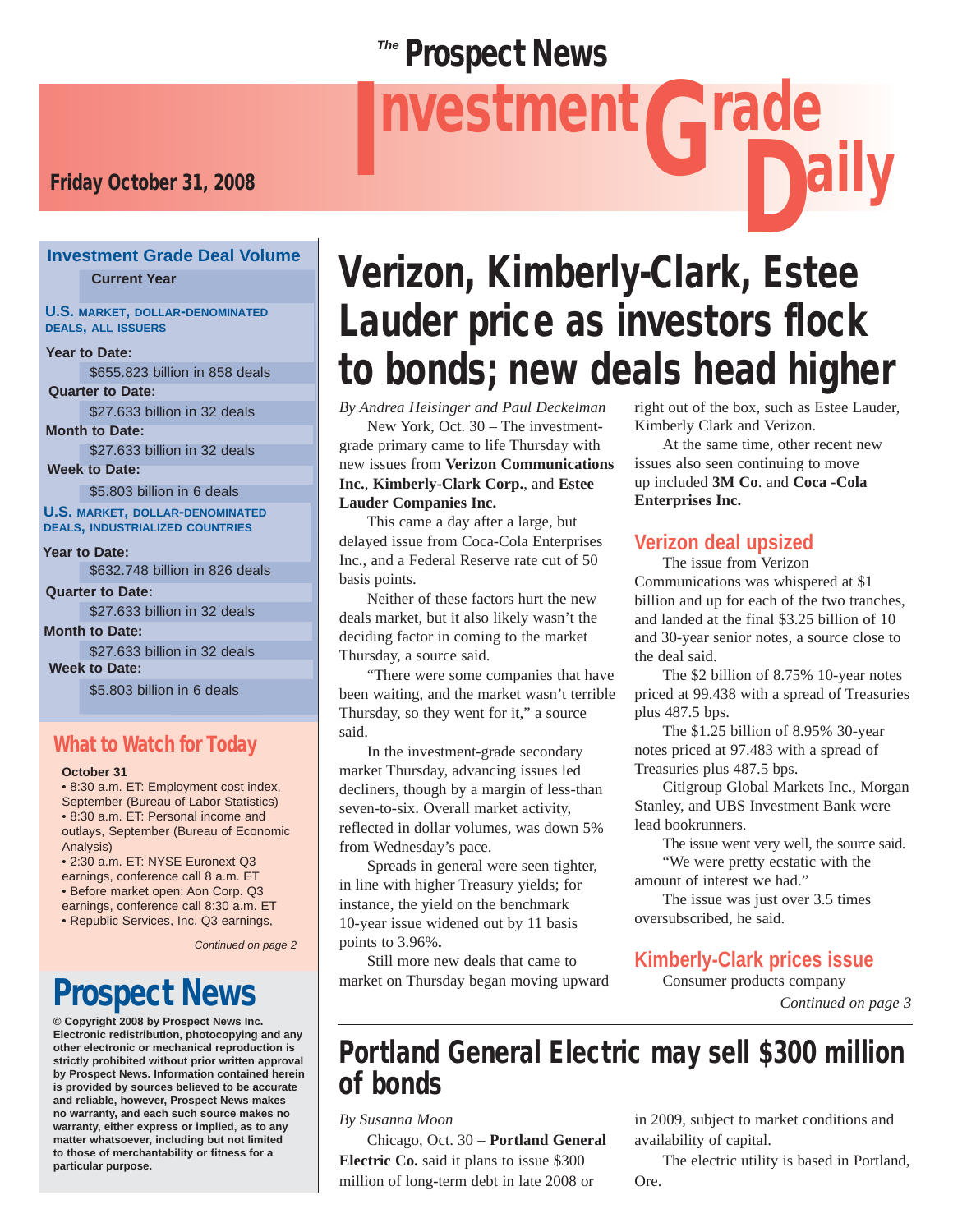

## What to Watch: Week Ahead

*Continued from page 1*

conference call 8:30 a.m. ET

- 8:30 a.m. ET: Selective Insurance Group, Inc. conference call
- American Electric Power earnings, conference call 9 a.m. ET
- OGE Energy Corp. Q3 earnings, conference call 9 a.m. ET
- Before market open: Alliant Energy Corp. Q3 earnings, conference call 10 a.m. ET
- 3 a.m. ET: British Sky Broadcasting Group plc Q1 earnings, conference call  $10a$  m FT
- 10 a.m. ET: Dun & Bradstreet Corp. conference call
- 10 a.m. ET: Enbridge Energy Partners, LP conference call
- Hanover Insurance Group, Inc. Q3 earnings, conference call 10 a.m. ET • Before market open: MDC Holdings, Inc. Q3 earnings, conference call
- 10 a.m. ET
- Progress Energy Inc. Q3 earnings, conference call 10 a.m. ET
- 10 a.m. ET: Usinas Siderurgicas de Minas Gerais SA conference call
- Before market open: Weyerhaeuser Co. Q3 earnings, conference call 10 a.m. ET
- 11 a.m. ET: Camden Property Trust conference call
- 11 a.m. ET: Equity Residential conference call
- Weingarten Realty Q3 earnings, conference call 11 a.m. ET
- MDU Resources Group, Inc. Q3 earnings, conference call 1 p.m. ET
- 1 p.m. ET: PS Business Parks, Inc. conference call
- Clorox Co. Q1 earnings, conference call 1:30 p.m. ET
- 2 p.m. ET: Vectren Corp. conference call

#### **November 3**

- 10 a.m. ET: Construction spending, September (Census Bureau)
- 10 a.m. ET: Institute for Supply Management manufacturing report
- Treasury to auction \$27 billion three-month bill and \$27 billion six-month bill
- 6 a.m. ET: Humana Inc. Q3 earnings, conference call 9 a.m. ET
- 9:20 a.m. ET: Cigna Corp. at Oppenheimer healthcare conference
- Sysco Corp. Q1 earnings, conference call 10 a.m. ET
- Before market open: Simon Property Group, Inc. Q3 earnings, conference call 11 a.m. ET
- Before market open: PMI Group, Inc. Q3 earnings, conference call 12 p.m. ET
- Mercury General Corp. Q3 earnings, conference call 1 p.m. ET
- Before market open: Magellan Midstream Partners, LP Q3 earnings, conference call 1:30 p.m. ET
- 8:30 a.m. ET: Belo Corp. Q3 earnings, conference call 2 p.m. ET
- 4 p.m. ET: Principal Financial Group, Inc. Q3 earnings
- Viacom Inc. Q3 earnings, conference call 4:30 p.m. ET
- After market close: Anadarko Petroleum Corp. Q3 earnings
- After market close: Harleysville Group Inc. Q3 earnings
- After market close: Health Care REIT, Inc. Q3 earnings
- After market close: Post Properties, Inc. Q3 earnings
- After market close: Protective Life Corp. Q3 earnings
- After market close: UDR, Inc. Q3 earnings
- Mohawk Industries, Inc. Q3 earnings

#### **November 4**

- 10 a.m. ET: Factory orders, September (Census Bureau)
- 5:45 a.m. ET: Mosaic Co. at Fondsfinans fertilizer conference
- 8 a.m. ET: Harleysville Group Inc. conference call
- 8:40 a.m. ET: Hill-Rom Holdings, Inc. at Oppenheimer healthcare conference
- Before market open: Archer Daniels Midland Co. Q1 earnings, conference call 9 a.m. ET
- EOG Resources, Inc. Q3 earnings, conference call 9 a.m. ET
- Before market open: NiSource Inc. Q3 earnings, conference call 9 a.m.

#### ET

- Before market open: PPL Corp. Q3 earnings, conference call 9 a.m. ET
- 9 a.m. ET: Protective Life Corp. conference call
- Ameren Corp. Q3 earnings, conference call 10 a.m. ET
- 10 a.m. ET: Anadarko Petroleum Corp. conference call
- 10 a.m. ET: Health Care REIT, Inc. conference call
- 10 a.m. ET: Post Properties, Inc. conference call
- 10 a.m. ET: Principal Financial Group, Inc. conference call
- 7:05 a.m. ET: Avista Corp. Q3 earnings, conference call 10:30 a.m. ET
- 11 a.m. ET: Mohawk Industries, Inc. conference call
- Before market open: HCP Inc. Q3 earnings, conference call 12 p.m. ET
- 12:40 p.m. ET: Biogen Idec Inc. at Oppenheimer healthcare conference
- FirstEnergy Corp. Q3 earnings, conference call 1 p.m. ET
	- Before market open: Talisman Energy Inc. Q3 earnings, conference call 1 p.m. ET
	- 1 p.m. ET: UDR, Inc. conference call
	- 1:15 p.m. ET: Intuit Inc. at Goldman Sachs technology symposium
	- 1:20 p.m. ET: Beckman Coulter, Inc. at Oppenheimer healthcare conference
	- 2 p.m. ET: WellPoint, Inc. at Oppenheimer healthcare conference
	- Before market open: Emerson Electric Co. Q4 earnings, conference call 3 p.m. ET
	- After market close: BRE Properties, Inc. Q3 earnings
	- After market close: Equity One, Inc. Q3 earnings
	- After market close: HRPT Properties Trust Q3 earnings
	- After market close: Nationwide Health Properties, Inc. Q3 earnings
- Anadarko Petroleum Corp. Q3 earnings, conference call
	- Beckman Coulter, Inc. at Oppenheimer healthcare conference

#### **November 5**

- 10 a.m. ET: Institute for Supply Management non-manufacturing report
- 8 a.m. ET: Danaher Corp. at Goldman Sachs industrials conference
- 6 a.m. ET: Ambac Financial Group, Inc. Q3 earnings, conference call
- 8:30 a.m. ET • 8:30 a.m. ET: Boardwalk Pipeline Partners, LP at Lowes investor
- meeting
- 8:30 a.m. ET: Loews Corp. investor meeting
- Before market open: Marsh & McLennan Cos., Inc. Q3 earnings, conference call 8:30 a.m. ET
- Before market open: Medco Health Solutions, Inc. Q3 earnings, conference call 8:30 a.m. ET
- Before market open: Time Warner Cable Inc. Q3 earnings, conference call 8:30 a.m. ET
- 8:45 a.m. ET: United Technologies Corp. at Goldman Sachs industrials conference
- Enbridge Inc. Q3 earnings, conference call 9 a.m. ET
- 9 a.m. ET: Equity One, Inc. conference call
- 9 a.m. ET: SaraLee Corp. analyst meeting
- Becton, Dickinson and Co. Q4 earnings, conference call 10 a.m. ET
- 7 a.m. ET: Duke Energy Q3 earnings, conference call 10 a.m. ET
- 10 a.m. ET: HRPT Properties Trust conference call
- Before market open: Kimco Realty Corp. Q3 earnings, conference call 10 a.m. ET

• Before market open: Time Warner Inc. Q3 earnings, conference call

• Before market open: R.R. Donnelley & Sons Co. Q3 earnings, conference call 10 a.m. ET

• Devon Energy Corp. Q3 earnings, conference call 11 a.m. ET

- Transocean Inc. Q3 earnings, conference call 10 a.m. ET
- 10:30 a.m. ET: Markel Corp. conference call

• 11 a.m. ET: BRE Properties, Inc. conference call

Friday October 31, 2008 **Page 2** 

10:30 a.m. ET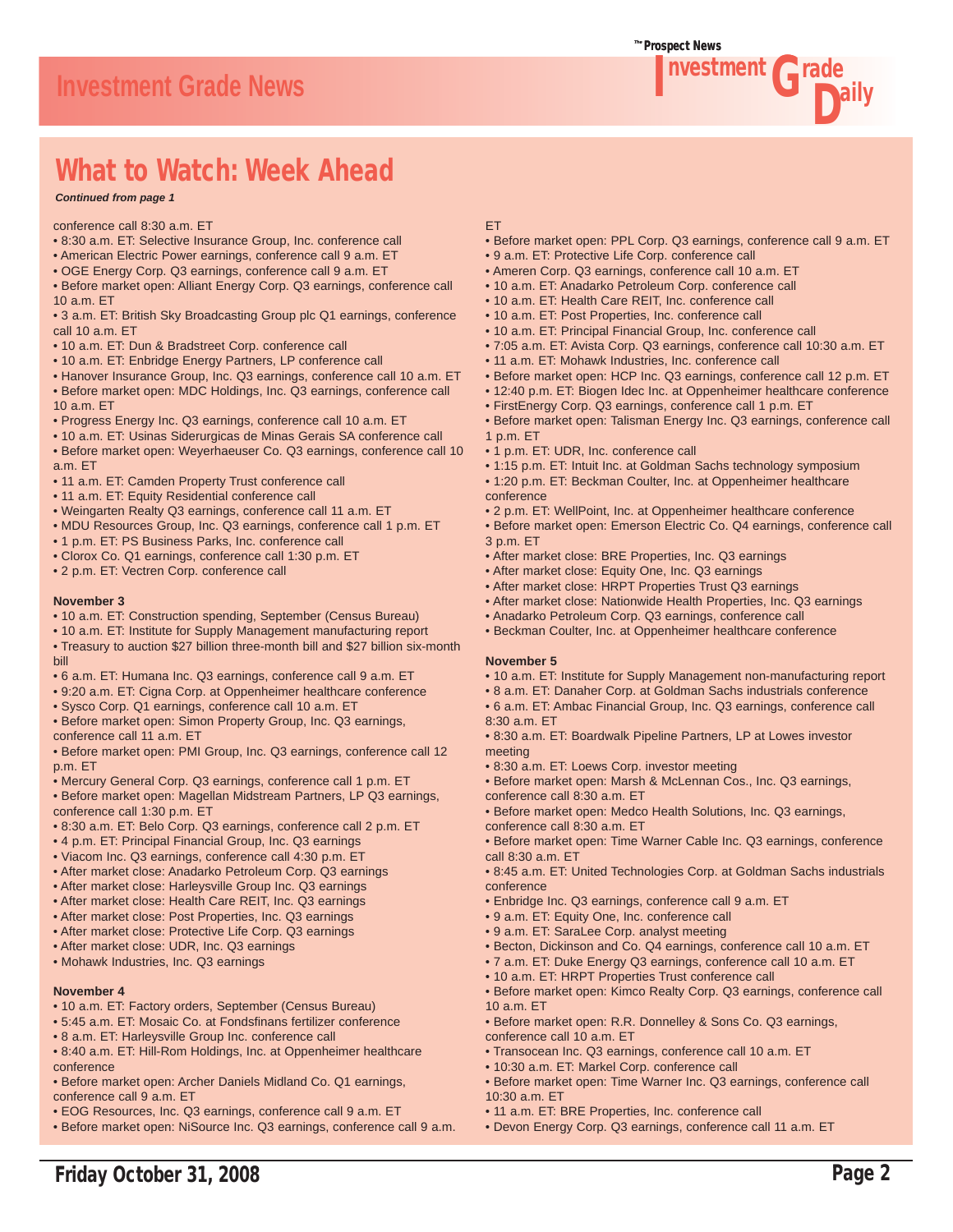

#### *Verizon, Kimberly-Clark, Estee Lauder price as investors flock to bonds; new deals head higher*

*Continued from page 1*

Kimberly-Clark priced a \$500 million deal of 7.5% 10-year notes at 99.634 to yield 7.553% with a spread of Treasuries plus 362.5 bps.

 Goldman Sachs & Co. and Morgan Stanley were bookrunners. The issue came after the company released third-quarter results on Oct. 22, which showed net sales were up 8.2%, but operating profit had decreased from the same time last year.

 The bond deal was a success, pricing within price guidance of 5 bps on either side of the 362.5 bps level.

 The books were "well oversubscribed" a source said, giving the estimate at close to 10 times over.

 "It went very quickly," he said. "It was priced by early afternoon."

#### **Estee Lauder does small deal**

 Estee Lauder Companies priced \$300 million of 7.75% five-year senior notes at 99.932 to yield 7.767% with a spread of Treasuries plus 500 bps.

 J.P. Morgan Securities Inc. and Banc of America Securities LLC ran the books.

#### **Optimism back in primary**

 The primary market seemed somewhat immune from the recent round of negative economic news that came out Thursday, namely the third-quarter gross domestic product numbers releases that showed a 0.3% annual slowdown.

 "I think a lot of issuers had already decided yesterday that if the market didn't tank they were pricing today," a source said. "Stuff like that comes out every day."

 The ease at which at least the day's two small issues were done added to the optimism that at least temporarily returned to the market.

 "It's a good sign for the new issue markets," a source said, referring to the high level the Kimberly-Clark issue was oversubscribed.

 He noted that the issues were also performing well in the secondary market, and that it was "encouraging to investors."

 The day's issues were part of the backlog that has been building for months as market conditions declined.

 "It's hard to say how long these have been out there," a source said. "All of the issues we're seeing right now are backlogged. There are a lot more."

 The success of Thursday's issues could lead to more on Friday, although as has been the trend in the past couple of months, no one was willing to guess how many or which companies.

"It's still day to day," a source said. "This is good, though."

#### **Verizon moves up**

 When the new Verizon Communications bonds were freed for secondary activity, a trader saw the paper firming from the levels at which it priced.

 He saw the \$2 billion of new 8.75% notes due 2018, which had priced earlier in the session at a spread of 487.5 bps over comparable Treasuries, as having tightened to 470 bps bid, 460 bps offered.

 At the same time, the New York-based telecommunications giant's \$1.25 billion of new 8.95% bonds due 2039, which had also priced at 487.5 bps over, had come in to 460 bps bid, 470 bps offered.

 He said it was just the latest in a string of such deals which came to market too cheaply priced and then proceeded to move up sharply in the secondary.

#### **New Estee, Kimberly deals tighten**

 The same movement was observed in the day's other two new deals.

 Estee Lauder's \$300 million of 7.75% notes due 2013, which priced at 500 bps over, quickly tightened to 465 bps when it began aftermarket trading.

 And Kimberly-Clark's \$500 million of 7.50% notes due 2018, which had priced at 362.5 bps over Treasuries, had moved up to 335 bps bid, 350 bps offered in secondary.

#### **Coca-Cola Enterprises continues tightening**

 The trader saw Coca-Cola Enterprises 7.375% notes due 2014 at 425 bps bid, 420 bps offered. That was in from trading levels around 432 bps bid, 427 bps offered which the bonds had reached in their initial secondary dealings Wednesday, and was in even further from the 468 bps spread at which the company had priced \$1 billion of the bonds earlier Wednesday.

#### **3M steady at tighter levels**

 He also saw 3M's 4.50% notes due 2011 around the same tighter levels to which they had moved after pricing. The Minnesota-based industrial conglomerate's \$800 million of bonds had priced at 275 bps over on Monday, and had then come in over the next two sessions to levels around 240 bps bid, 225 bps offered. Those were the same levels at which they were seen on Thursday.

 "They priced them cheap," he said of the underwriters for all of the new deals, "and then they come screaming back in."

#### **Existing Verizon bonds seen mixed**

 A market source said that several of Verizon's existing issues were seen having improved, even as it shopped its new deal to

*Continued on page 4*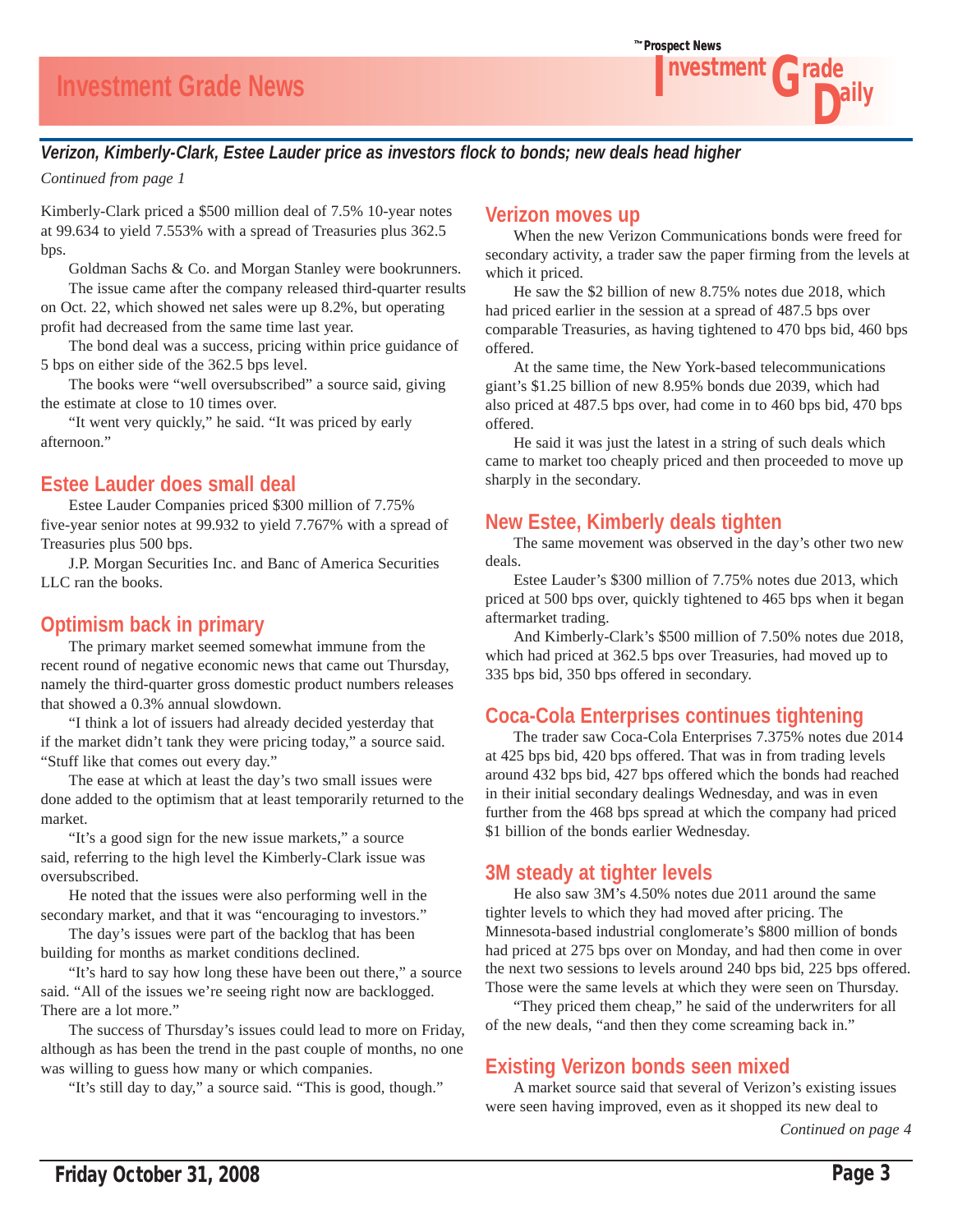

## Boeing Capital files \$5 billion debt securities shelf registration

*By Devika Patel*

 Knoxville, Tenn., Oct. 30 **– Boeing Capital Corp.** filed a \$5 billion debt securities shelf registration in an S-3 filing with the Securities and Exchange Commission.

Proceeds will be used to purchase equipment for leases, to

make loans and to fund other investments, to fund the acquisition of businesses and parts of businesses and for other general corporate purposes such as reducing debt.

 Boeing Capital is an indirect subsidiary of Boeing Co., based in Renton, Wash.

## Peoples Gas attempting to privately place \$50 million notes

#### *By Paul A. Harris*

 St. Louis, Oct. 30 – **Peoples Gas** has undertaken to make a \$50 million private placement of first mortgage notes, according to a market source.

Guidance is Treasuries plus 450 basis points.

Citigroup is the placement agent for the notes, which are

expected to receive an A equivalent rating of NAIC 1.

Peoples Gas, a subsidiary of Integrys Energy Group, Inc., is a

Chicago-based regulated utility.

## Exelon's plan for NRG merger includes \$4 billion refinancing, \$4.7 billion left in place

#### *By Angela McDaniels*

 Tacoma, Wash., Oct. 30 – **Exelon Corp.** said the financing plan for its \$6.2 billion unsolicited offer for **NRG Energy, Inc.** would require only \$4 billion or so of refinancing and that the needed financing commitments are "well underway."

 That tidbit was one of several revealed in a presentation the company is using to sell the merits of the proposed merger to investors. Exelon began meeting with fixed-income debtholders Thursday, and slides being used in the meetings were included in a 425 filing with the Securities and Exchange Commission.

 Exelon said the deal could be structured in such a way that \$4.7 billion of NRG bonds would remain in place with no change in terms but with "substantially improved" credit metrics for these bondholders.

The presentation noted that Exelon has existing relationships

with many banks holding about \$4 billion of other NRG debt, and the company feels this should facilitate refinancing in connection with a negotiated deal with NRG.

 The NRG direct lien program for power marketing could be left in place, Exelon added.

 Exelon is targeting a BBB/Baa1 credit rating by 2011 for the combined company.

Exelon and NRG are currently rated BBB- and B+ for senior unsecured debt, respectively.

 Exelon, a Chicago-based electric company, offered to acquire NRG on Oct. 19. Each NRG share would be exchanged for 0.485 Exelon shares for a value of about \$26.43 per share.

 NRG, a Princeton, N.J.-based power company, said its board of directors would review Exelon's proposal and make a determination "in due course."

*Verizon, Kimberly-Clark, Estee Lauder price as investors flock to bonds; new deals head higher*

*Continued from page 3*

investors.

 Verizon's 7.25% notes due 2010 were being quoted at around the 600 bps level, some 90 bps tighter on the session.

 And its 6.90% bonds due 2038 were quoted as tight as 425 bps during the session.

 However, its 6.10% notes due 2018 pushed out about 30 bps, to the 460 bps level.

#### **Bank of America better**

 Among the financial names, Bank of America's 5.25% notes due 2015 were seen having tightened by some 70 bps on the day to 459 bps.

 In the credit-default swaps market, a trader said that debtprotection costs for bonds issued by major banks like B of A were unchanged to 5 bps tighter, while brokerage-house CDS costs were unchanged.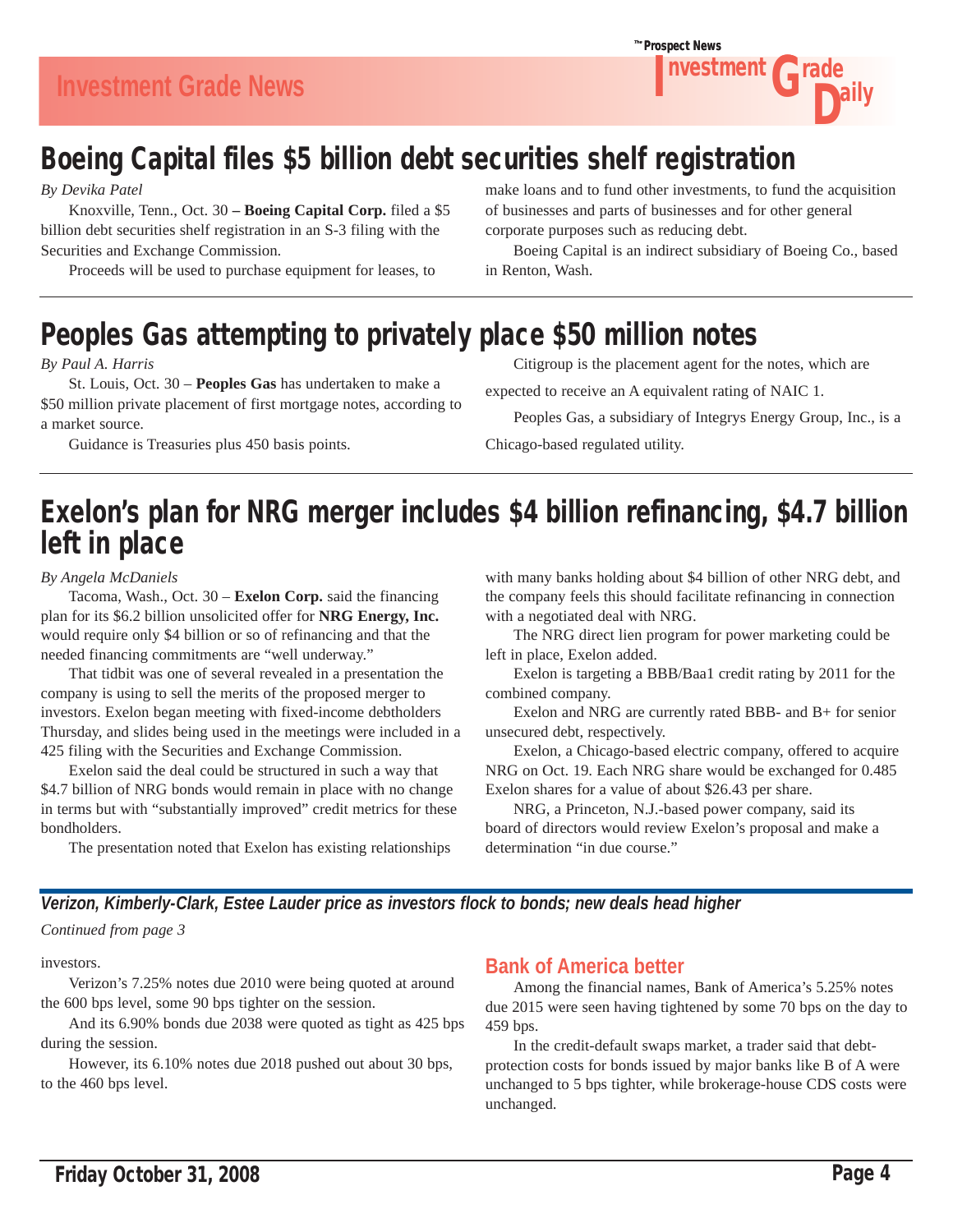### IntercontinentalExchange, Clearing will combine to form CDS clearing solution

*By Angela McDaniels*

 Tacoma, Wash., Oct. 30 – **IntercontinentalExchange, Inc.** agreed to acquire **Clearing Corp.** to form ICE US Trust with the support of Bank of America, Citi, Credit Suisse, Deutsche Bank, Goldman Sachs, JPMorgan, Merrill Lynch, Morgan Stanley and UBS.

As previously reported, IntercontinentalExchange and Clearing are working with regulators, other market participants and industry groups to develop a comprehensive central counterparty clearing solution for the credit default swaps market.

This solution is undergoing final

testing in preparation for launch, and the companies expect to begin clearing CDS transactions through ICE US Trust in the fourth quarter, according to a joint IntercontinentalExchange/Clearing news release.

 The boards of directors of IntercontinentalExchange and Clearing have approved memorandums of understanding to develop the joint clearing solution and to effect the acquisition, which are subject to the receipt of government approvals.

 ICE US Trust will operate as a New York limited-purpose trust company and function as a global clearinghouse and central counterparty for CDS transactions,

and it plans to become a member of the Federal Reserve System, according to a prior news release.

 Following the transaction, Clearing will continue to support its existing clearing customers.

 Atlanta-based IntercontinentalExchange operates regulated futures exchanges and over-the-counter markets for agricultural, energy, equity index and currency contracts as well as credit derivatives.

 Clearing is a Chicago-based independent derivatives clearinghouse.

## New Issue: Verizon Communications sells \$3.25 billion of 10-, 30-year notes

*By Andrea Heisinger*

 New York, Oct. 30 – **Verizon Communications Inc.** priced a combined \$3.25 billion of senior notes (A3/A) in two tranches Thursday, an informed source said.

 The size was whispered at \$1 billion or larger per tranche, the source said, and was increased from there.

 The \$2 billion of 8.75% 10-year notes priced at 99.438 to yield Treasuries plus 487.5 basis points.

The \$1.25 billion of 8.95% 30-year notes priced at 97.483 to

yield Treasuries plus 487.5 bps.

 Joint bookrunners were Citigroup Global Markets Inc., Morgan Stanley & Co. Inc. and UBS Investment Bank.

 Co-managers were with Banc of America Securities LLC, Credit Suisse Securities and RBS Greenwich Capital.

 Proceeds will be used to repay commercial paper and for general corporate purposes.

 The telecommunications company is based in New York City.

| Issuer:          | Verizon Communications Inc.           | 10-year notes |                           |
|------------------|---------------------------------------|---------------|---------------------------|
| Issue:           | Senior notes                          | Amount:       | \$2 billion               |
| Amount:          | \$3.25 billion                        | Maturity:     | Nov. 1, 2018              |
| Bookrunners:     | Citigroup Global Markets Inc., Morgan | Coupon:       | 8.75%                     |
|                  | Stanley & Co. Inc., UBS Investment    | Price:        | 99.438                    |
|                  | Bank                                  | Spread:       | Treasuries plus 487.5 bps |
| Co-managers:     | Banc of America Securities LLC,       |               |                           |
|                  | Credit Suisse Securities, RBS         | 30-year notes |                           |
|                  | Greenwich Capital                     | Amount:       | $$1.25$ billion           |
| Trade date:      | Oct. 30                               | Maturity:     | March 1, 2039             |
| Settlement date: | Nov. $4$                              | Coupon:       | 8.95%                     |
| Ratings:         | Moody's: $A3$                         | Price:        | 97.483                    |
|                  | Standard & Poor's: A                  | Spread:       | Treasuries plus 487.5 bps |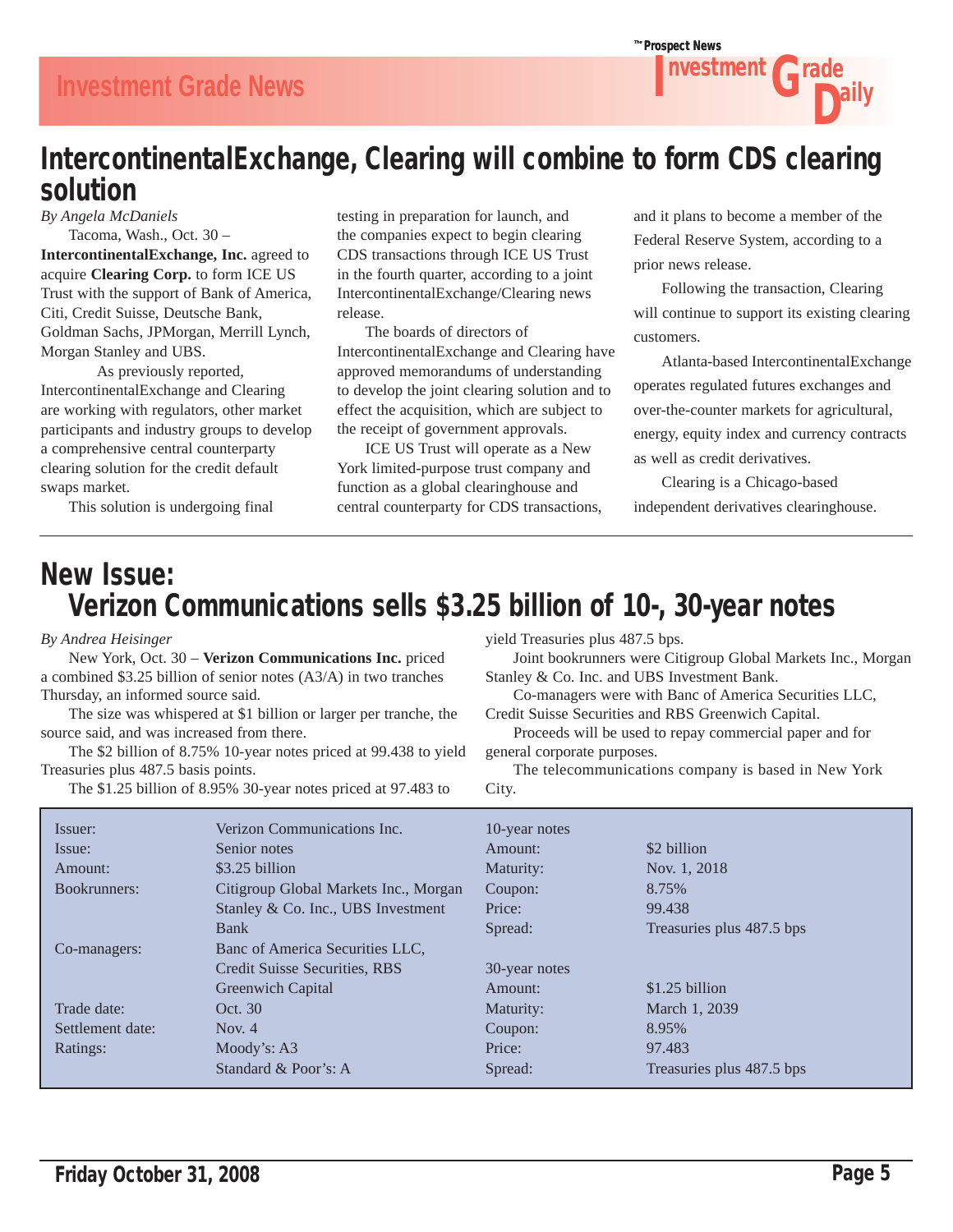### New Issue: Estee Lauder sells \$300 million 7.75% five-year notes at Treasuries plus 500 bps

#### *By Andrea Heisinger*

 New York, Oct. 30 – **Estee Lauder Cos. Inc.** priced \$300 million 7.75% five-year senior notes Thursday to yield Treasuries plus 500 basis points, an informed source said.

 The notes (A2/A/) priced at 99.932 to yield 7.767%. There is a make-whole redemption option of Treasuries plus 50 bps. The notes feature a change-of-control put of 101%. Bookrunners were J.P. Morgan Securities Inc. and Banc of

America Securities LLC.

 Proceeds will be used to repay outstanding commercial paper as it matures and for general corporate purposes. These may include repayment of debt, acquisitions, working capital, capital expenditures and repurchases of common stock. The company also may invest in short-term securities.

 The cosmetic and beauty products company is based in New York City.

| Issuer:      | The Estee Lauder Cos. Inc.           | Yield:                 | 7.767%                               |
|--------------|--------------------------------------|------------------------|--------------------------------------|
| Issue:       | Senior notes                         | Spread:                | Treasuries plus 500 bps              |
| Amount:      | \$300 million                        | Call:                  | Make-whole at Treasuries plus 50 bps |
| Maturity:    | Nov. 1, 2013                         | Change-of-control put: | 101\%                                |
| Bookrunners: | J.P. Morgan Securities Inc., Banc of | Trade date:            | Oct. 30                              |
|              | America Securities LLC               | Settlement date:       | Nov. $4$                             |
| Coupon:      | 7.75%                                | Ratings:               | Moody's: $A2$                        |
| Price:       | 99.932                               |                        | Standard & Poor's: A                 |

## New Issue: Kimberly-Clark prices \$500 million 7.5% 10-year notes at Treasuries plus 362.5 bps

*By Andrea Heisinger* New York, Oct. 30 – **Kimberly-Clark** 

**Corp.** priced \$500 million of 7.5% 10-year notes Thursday to yield Treasuries plus 362.5 basis points, a market source said.

 The notes (A2/A/A) priced at 99.634 to yield 7.553% with a make-whole redemption option of Treasuries plus 50 bps.

 The issue priced in line with guidance, a source said, which was 5 bps on either side of the 362.5 bps level.

 The notes feature a change-of-control put of 101%.

 Bookrunners were Goldman Sachs & Co. and Morgan Stanley & Co. Inc.

Co-managers were Banc of America

Securities LLC, Barclays Capital, Citigroup Global Markets Inc., HSBC Securities and UBS Investment Bank

 Proceeds will be used to reduce borrowings under a commercial paper program.

 The consumer products manufacturing company is based in Dallas.

| Issuer:      | Kimberly-Clark Corp.                | Price:                 | 99.634                               |
|--------------|-------------------------------------|------------------------|--------------------------------------|
| Issue:       | <b>Notes</b>                        | Yield:                 | 7.553%                               |
| Amount:      | \$500 million                       | Spread:                | Treasuries plus 362.5 bps            |
| Maturity:    | Nov. 1, 2018                        | Call:                  | Make-whole at Treasuries plus 50 bps |
| Bookrunners: | Goldman Sachs & Co., Morgan Stanley | Change-of-control put: | 101\%                                |
|              | $& Co.$ Inc.                        | Trade date:            | Oct. 30                              |
| Co-managers: | Banc of America Securities LLC.     | Settlement date:       | Nov. $4$                             |
|              | Barclays Capital, Citigroup Global  | Ratings:               | Moody's: A2                          |
|              | Markets Inc., HSBC Securities, UBS  |                        | Standard & Poor's: A                 |
|              | <b>Investment Bank</b>              |                        | Fitch: A                             |
| Coupon:      | 7.5%                                | Price talk:            | 362.5 bps area, plus or minus 5 bps  |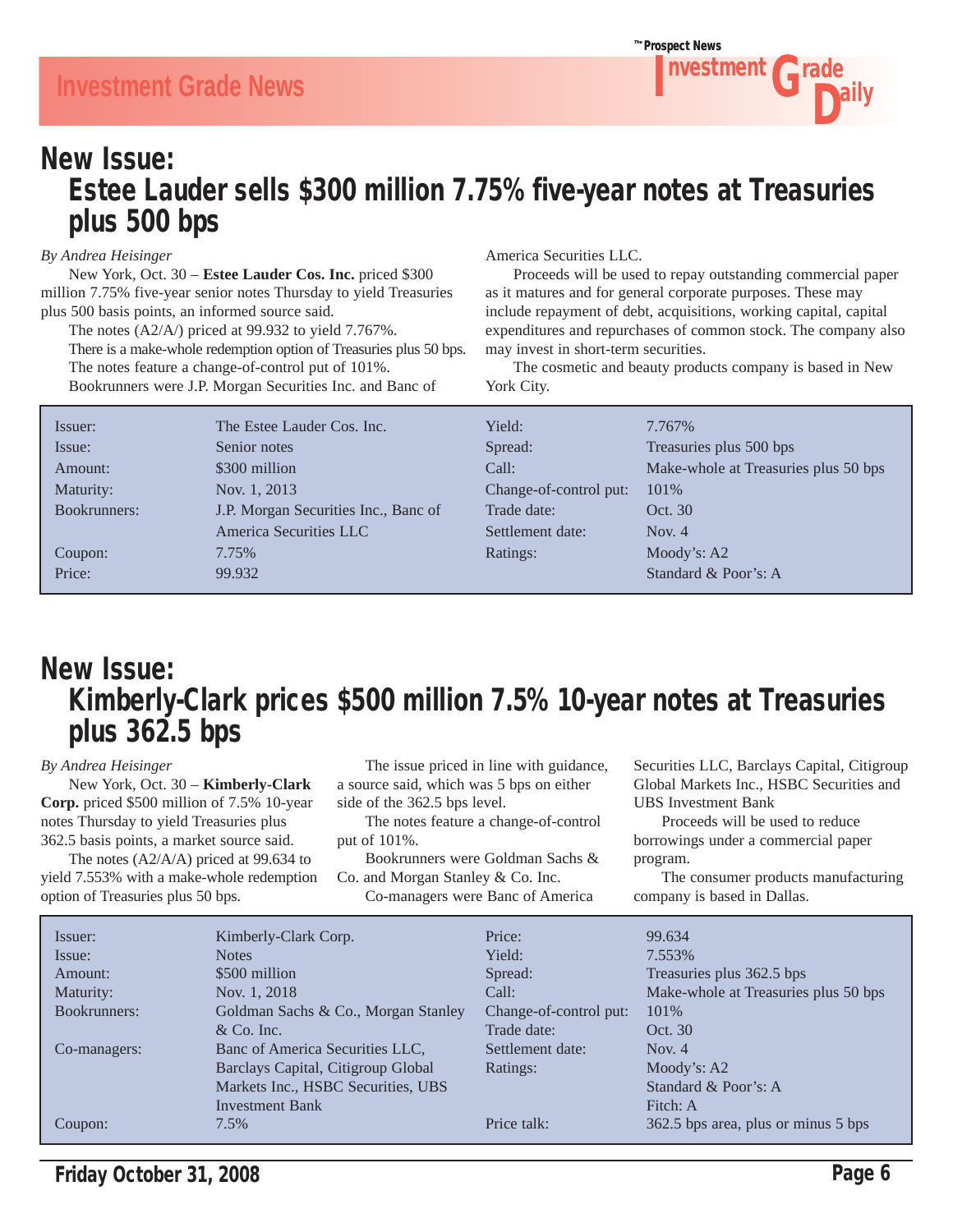### **Investment Grade Ratings**

#### *Fitch drops HeidelbergCement to junk*

 Fitch Ratings said it downgraded **HeidelbergCement AG**'s long-term issuer default and senior unsecured ratings to BB+ from BBB-. The short-term issuer default rating was downgraded to B from F3.

 The outlook on the long-term rating remains negative.

 Fitch downgraded subsidiary **Hanson plc**'s senior unsecured rating to BB+ from BBB-.

 The downgrade reflects tight credit markets, difficult trading conditions in the U.S. construction market and a slowdown or decline in some European markets, which will undermine credit metrics over the next two years, according to the agency.

 Ratings reflect strong operating profile and leading market positions in cement and aggregates, as well as geographical diversification, the agency noted.

 The downgrade reflects forecasts showing net leverage rising above 3x by fiscal year-end 2008, Fitch said.

#### *Moody's cuts Nelnet to junk*

 Moody's Investors Service said it downgraded the senior unsecured rating to Ba1 from Baa2 of **Nelnet, Inc.**, and placed the ratings on review for possible further downgrade.

 The downgrade reflects the belief that Nelnet's financial flexibility has become constrained, Moody's said.

 The sharp deterioration of the capital markets has resulted in a dramatic widening of credit spreads for virtually every form of securitized product, including the government guaranteed FFELP student loans financed in Nelnet's core warehouse facility, the agency said.

 Moody's said it is concerned that, given the distressed state of the capital markets and the elevated balance of the company's unsecured revolving credit facility, the company may not be able to generate sufficient cash flow to repay unsecured debt.

### *Moody's upgrades OneAmerica*

 Moody's Investors Service said it upgraded the senior debt rating of **OneAmerica Financial Partners, Inc.** to Baa1 from Baa2.

The outlook is stable.

 Moody's noted OneAmerica has made substantial improvements in its financial profile in recent years, raising its GAAP and statutory operating profitability.

 "OneAmerica's solid performance during the current credit crisis is driven by its conservative investment portfolio, its excellent and stable capital adequacy, and very good financial flexibility and liquidity," Moody's vice president Arthur Fliegelman said in a written statement.

 "Our expectations are that its earnings capacity, which has been improving over the past few years, despite being depressed by declining 401(k) revenues as a result of equity market declines and modest investment losses, should enable it to maintain its capital strength," Fliegelman said.

### *S&P rates Verizon notes A*

 Standard & Poor's said it assigned an A rating to **Verizon Communications Inc.**'s proposed \$3 billion in notes, with maturities between 2018 and 2039. The A corporate credit rating was affirmed.

The outlook is negative.

 Proceeds will be used for general corporate purposes, including repayment of commercial paper.

 Ratings reflect the company's wireless segment's rapid growth and strong business position and cash generation, sizable local exchange operations capable of producing substantial free cash flow and modest financial risk profile, the agency said.

 Adjusted pro forma leverage at the close of the acquisition rises to mid-2x from about 2x at Sept. 30, the agency said.

### *Fitch rates Verizon notes A+*

 Fitch Ratings said it assigned an A+ rating to **Verizon Communications, Inc.**'s proposed offering of \$2 billion to \$3 billion of senior unsecured notes.

 Verizon's long-term issuer default rating remains on Rating Watch negative due to the pending acquisition of Alltel Corp. by Verizon Wireless.

 Proceeds will be used to repay commercial paper and for general corporate purposes.



**Grade** 

#### *S&P rates Estee Lauder notes A*

 Standard & Poor's said it assigned an A rating to **Estee Lauder Cos. Inc.**'s (A/ stable/A-1) \$300 million of notes due 2013. The outlook is stable.

 Ratings reflect the company's leading position in the prestige segment of the cosmetics industry, its geographic diversity and modest financial risk profile, the agency said.

#### *Fitch Affirms YUM!*

 Fitch Ratings said it affirmed **YUM! Brands, Inc.**'s long-term issuer default rating of BBB-, senior unsecured notes at BBB- and bank credit facilities at BBB-.

The outlook is stable.

 Ratings reflect the company's strong cash flow generation, its geographic diversity and the leading U.S. market share positions, the agency said.

 Ratings also consider revenue and operating profit declines for YUM's Kentucky Fried Chicken business in the United States and growing pressure on U.S. consumer discretionary spending, the agency said.

 These factors are balanced by strong sales and double-digit profit growth for YUM Restaurants International and China, the agency noted.

 For the 12 months ended Sept. 6, adjusted total debt-to-EBITDAR ratio was 3.2x.

### *Fitch affirms WTB Financial*

 Fitch Ratings said it affirmed **WTB Financial Corp.** and its subsidiary **Washington Trust Bank**'s long- and shortterm issuer default ratings at BBB+ and F2, respectively.

The outlook is stable.

 Ratings reflect the company's strong commercial banking franchise in the Pacific Northwest, conservative management and good asset quality, the agency said.

 The region has experienced some of the national economic slowdown, and there has been some deterioration in asset quality, the agency noted.



nvestment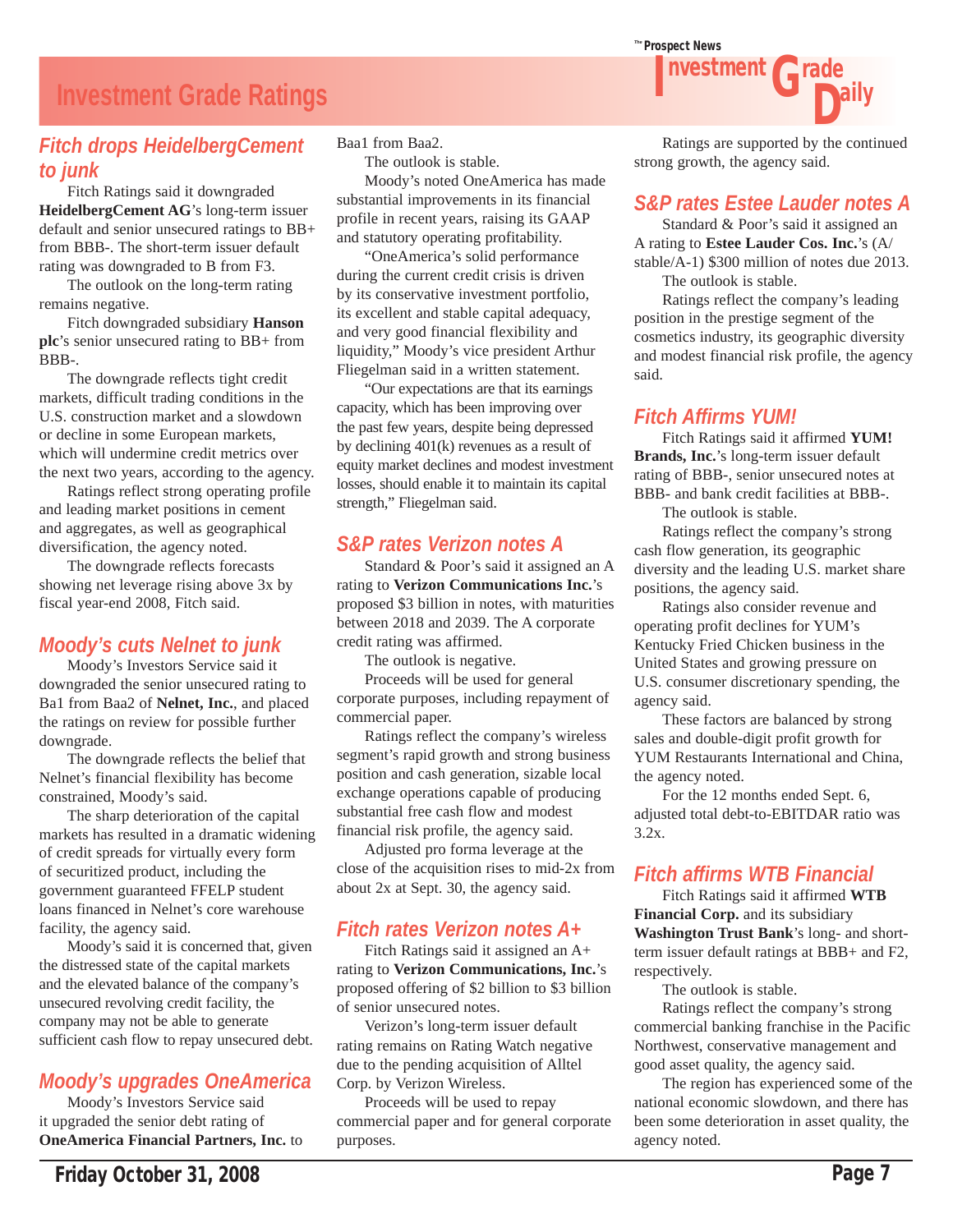## **High Yield Review**

## MGM Mirage brings deal; GMAC gyrates on bank, debt plans, Rite Aid up on sales; funds lose \$74 million

*By Paul Deckelman and Paul A. Harris*

 New York, Oct. 30 – **MGM Mirage**  priced a large issue of new five-year secured notes on Thursday – but had to do so at a steep discount to par to boost its yield to an attractive enough level to get the deal done. The new bonds were seen by traders having moved down when they began changing hands in the aftermarket.

 The deal, the first offering of highyield notes issue since late September, came as a restructured \$750 million issue of 13% five-year senior secured notes (Ba1/BB) priced at 93.132 to yield 15%.

 Also on the new-deal scene, **Brocade Communications Systems Inc.** and Foundry Networks Inc. announced revised terms on Brocade's pending acquisition of Foundry, and a source said Brocade will not go through with the \$400 million bond offering, part of the Foundry funding, which it has been shopping around to potential investors.

 In the secondary arena, **GMAC LLC**'s bonds were bouncing around as the problem-plagued automotive and residential lender said that it plans an exchange offer that would take out "a significant amount" of its outstanding debt in return for a reduced principal amount of new debt, and meanwhile confirmed that it is seeking status as a bank holding company so as to participate in federal programs that could boost its liquidity.

 Elsewhere, **Rite Aid Corp.**'s bonds were seen solidly higher as the Camp Hill, Pa.-based drugstore chain operator reported a nearly 3% gain in sales from a year ago at stores that have been open at least a year, one of the retailing industry's key performance measures.

**Idearc Inc.**'s bonds slid after the telephone directory publisher posted sharply lower third-quarter earnings from a year ago and said that it had hired Merrill Lynch to review alternatives for its capital structure. But good earnings boosted the bonds of **Community Health Systems Inc.** and **Owens Illinois Inc.**

Back on the downside, **Elan Corp.** 

**plc**'s bonds fell as the Irish pharmaceutical company disclosed a new problem with its Tysabri multiple sclerosis drug.

#### **Funds fall by \$74 million on week**

 As trading was winding down for the session, market participants familiar with the high yield mutual fund flow statistics generated by AMG Data Services of Arcata, Calif., said that in the week ended Wednesday \$74 million more left the weekly reporting funds than came into them, almost precisely reversing the \$72.3 million inflow reported last week for the seven-day period ended Oct. 22.

 The latest outflow was the sixth over the last seven weeks; before last week's lone inflow, there had been five consecutive outflows through the week ended Oct. 15 that totaled \$1.706 billion, according to a Prospect News analysis of the AMG figures. That run of mostly outflows stood in stark contrast to the trend which had been seen in the eight weeks before that, from July 23 through Sept. 10. Inflows had been seen in seven of those eight weeks, according to the Prospect News analysis, totaling \$632.366 million.

#### **MGM Mirage prices \$750 million**

 In the primary, Las Vegas gaming and resort properties developer and operator MGM Mirage priced a restructured \$750 million issue of 13% five-year senior secured notes (Ba1/BB) at 93.132 to yield 15%.

 The coupon came higher than the 11¾% to 12% price talk, however the yield came within  $-$  but at the wide end of  $-$  the 14½% to 15% yield talk.

 A market source spotted the new notes in the secondary market wrapped around the issue price on Thursday evening at 93 bid, 93¼ offered.

 Banc of America Securities LLC, BNP Paribas, UBS Investment Bank,

RBS Greenwich Capital, Deutsche Bank Securities, Morgan Stanley and Scotia Capital were joint bookrunners for the quick-to-market issue.

 Call protection was extended to the life of the bond. The initial offering gave 2.5 years of call protection. Also the equity clawback was withdrawn.



**Just add coffee!** 

**THE PROSPECT NEWS HIGH YIELD DAILY HAS ALL YOU NEED TO PREPARE FOR A HIGH YIELD TRADING SESSION - OR AT LEAST EVERYTHING THAT CAN BE SENT IN AN E-MAIL.**

**EVERY TRADING DAY OUR TEAM OF EXPERIENCED REPORTERS BRINGS YOU:**

- **INSIGHTFUL MARKET COMMENTARY THE REPORT ON THIS PAGE IS A SHORTENED SUMMARY;**
- **COMPREHENSIVE NEW ISSUE COVERAGE, FROM ANNOUNCEMENT THROUGH TALK TO PRICING AND THEN TRADING;**
- **A CONVENIENT CALENDAR OF UPCOMING DEALS;**
- **HIGH YIELD NEWS, INCLUDING RATINGS ACTIONS AND TENDER OFFERS.**

**TAKE A TWO WEEK, NO COMMITMENT FREE TRIAL TO FIND OUT FOR YOURSELF. VISIT WWW.PROSPECTNEWS.COM, E-MAIL SERVICE@PROSPECTNEWS.COM OR CALL 212 374 2800.**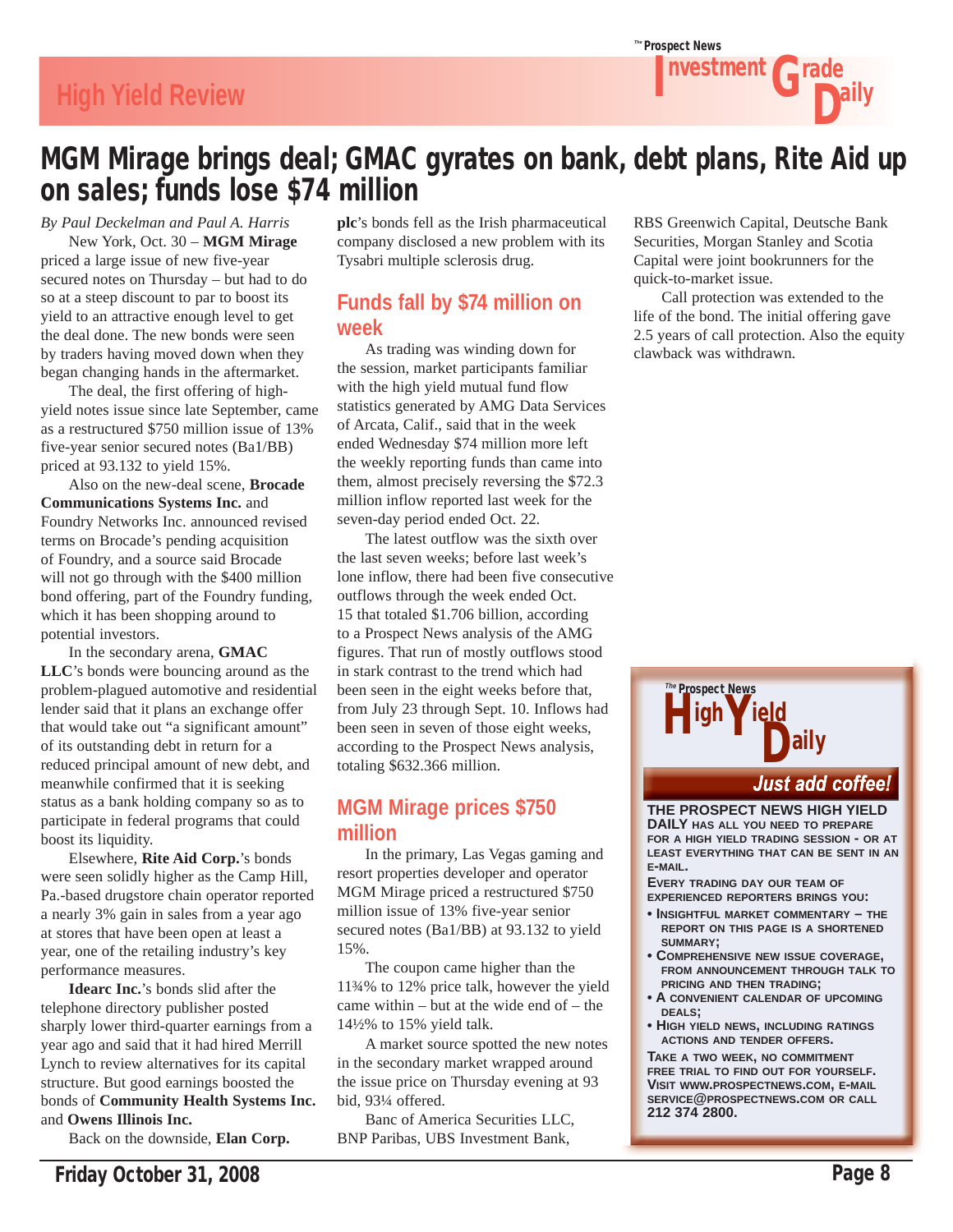Friday October 31, 2008 **Page 9** 

## **Emerging Markets and Municipals Reviews**

## Emerging markets higher; new liquidity in market; Turkey bonds rise

*By Aaron Hochman-Zimmerman*

 New York, Oct. 30 – Emerging markets continued advancing as liquidity noticeably returned to the market.

 Throughout the week, investors cautiously noticed improving bid-offer spreads, but on Thursday "it's actually gotten better," said Enrique Alvarez, a Latin America debt strategist at think tank IDEAglobal.

 Spreads were seen closer to 1.5 points to 2 points, which is not perfect, "but that's much better," he said.

 In trading, emerging Europe performed well on Thursday as usually battered **Turkey** posted a 7-point gain for its benchmark bonds due 2030.

 Despite the short-term success, many investors remained bearish in the long term.

 "We expect it to carry on to year's end," a trader said of the illiquidity and extreme volatility.

 Still, during the session volatility dropped by 7.06 to 62.90, according to the VIX index. The index is a common measure of market volatility.

 Emerging markets continued to build steam toward recovery as spreads narrowed by 77 basis points to a spread of 655 bps, according to JPMorgan's EMBI+ index. The EMBI+ estimates the amount of extra yield investors will demand to hold assets in emerging market debt.

## Prospect News *The*  $\blacksquare$  merging  $\blacksquare$  Markets

#### **Just add coffee!**

**THE PROSPECT NEWS EMERGING MARKETS DAILY HAS ALL YOU NEED TO PREPARE FOR AN EMERGING MARKETS DEBT TRADING SESSION - OR AT LEAST EVERY-THING THAT CAN BE SENT IN AN E-MAIL.**

**EVERY TRADING DAY OUR TEAM OF EXPERIENCED REPORTERS BRINGS YOU:**

- **INSIGHTFUL MARKET COMMENTARY THE REPORT ON THIS PAGE IS A SHORTENED SUMMARY;**
- **DETAILED NEW ISSUE COVERAGE, FROM ANNOUNCEMENT THROUGH TALK TO PRICING;**
- **A CONVENIENT NEW ISSUE CALENDAR.**
- **EMERGING MARKETS NEWS, INCLUDING RATINGS ACTIONS AND TENDER OFFERS.**

**TAKE A TWO WEEK, NO COMMITMENT FREE TRIAL TO FIND OUT FOR YOURSELF. VISIT WWW.PROSPECTNEWS.COM, E-MAIL SERVICE@PROSPECTNEWS.COM OR CALL 212 374 2800.**

Prospect News *The*

unicipals<br>**Maily** 

## Texas Permanent University Fund brings \$400.91 million in bonds

*By Cristal Cody and Sheri Kasprzak*

 New York, Oct. 30 – Thursday marked another heavy day for pricing action as issuers who had put offerings on the back burner finally felt confident enough to price.

 Among the offerings was a variablerate sale from **Texas Permanent University Fund**. The offering is one of a few variable-rate bonds offered over the past few weeks as some sellside sources have said this market is starting to make a comeback.

 "We have seen some variable-rate things here and there," said one sellside source Thursday when asked about the

prevalence of variable-rate offerings. "The ones I have seen have done pretty well."

 Looking to that Texas Permanent University Fund sale, the \$400.905 million in series 2008A variable-rate permanent university fund bonds, which priced through the **University of Texas System**, were sold through lead manager Morgan Stanley.

The bonds  $((AAA/A-1+/F1+)$  are due 2037 and 2038 and have an initial rate of 1.1%. The rate resets weekly, said Terry Hull, assistant vice chancellor of finance for the university system.

### **Just add coffee!**

**THE PROSPECT NEWS EMERGING MARKETS DAILY HAS ALL YOU NEED TO PREPARE FOR AN EMERGING MARKETS DEBT TRADING SESSION - OR AT LEAST EVERY-THING THAT CAN BE SENT IN AN E-MAIL. EVERY TRADING DAY OUR TEAM OF EXPERIENCED REPORTERS BRINGS YOU:**

- **INSIGHTFUL MARKET COVERAGE WITH THE DAY'S EVENTS, BACKED BY MARKET COLOR;;**
- **PLANNED NEW DEALS;**
- **TERMS ON NEW ISSUES;**
- **MUNICIPAL MARKET NEWS.**

 **TAKE <sup>A</sup> TWO WEEK, NO COMMITMENT FREE TRIAL TO FIND OUT FOR YOURSELF. VISIT WWW.PROSPECTNEWS.COM, E-MAIL SERVICE@PROSPECTNEWS.COM OR CALL 212 374 2800.**



Prospect News *The*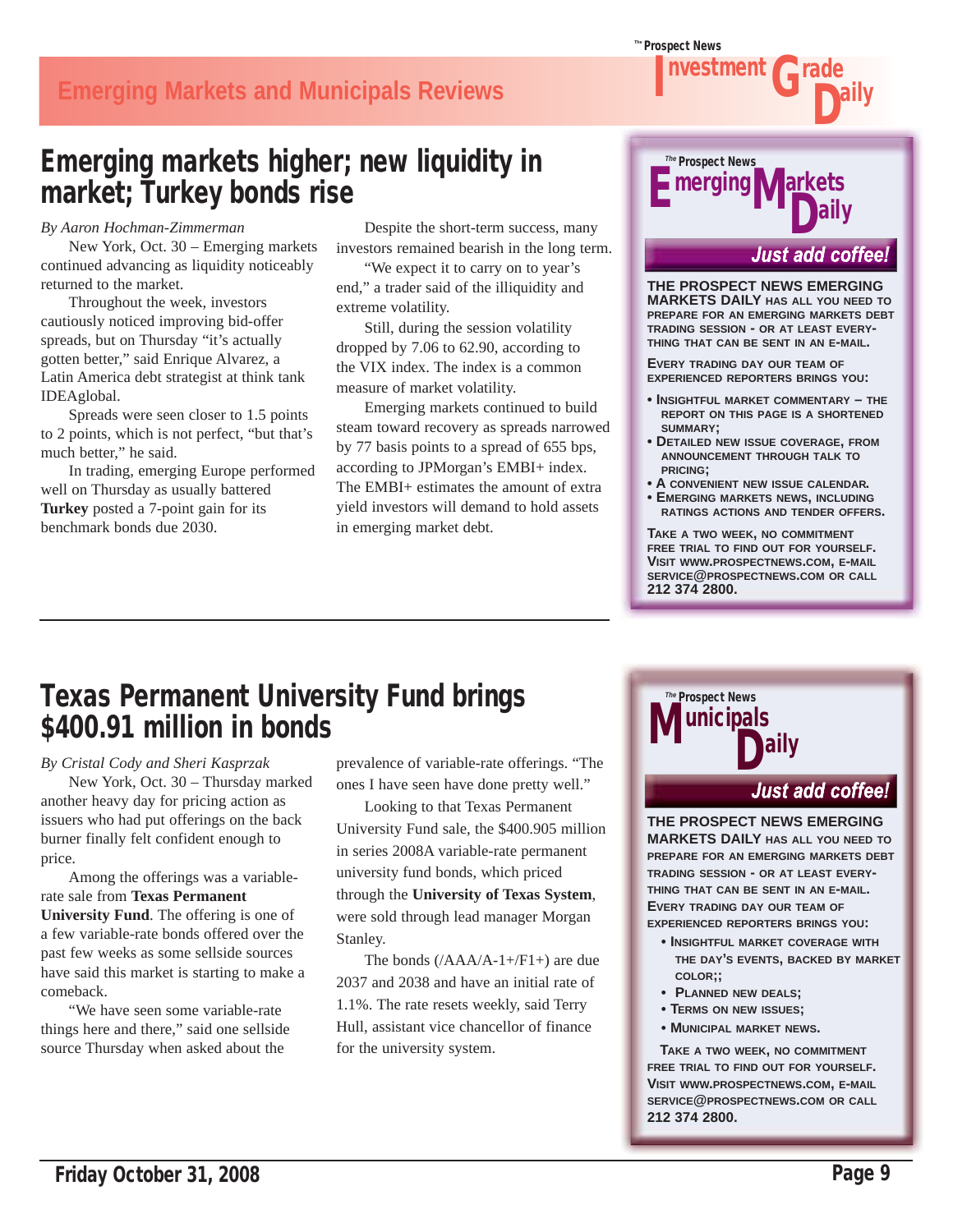## Recent Investment Grade Bond Deals **Access 19 and Secure 19 a**ily

| <b>Priced</b> | <b>Issuer</b>                                                       | <b>Bookrunner Amount Coupon</b>                                         |           |         | <b>Price</b> | Yield   |       | <b>Spread Maturity</b> | <b>Ratings</b>         |
|---------------|---------------------------------------------------------------------|-------------------------------------------------------------------------|-----------|---------|--------------|---------|-------|------------------------|------------------------|
| 10/30/2008    |                                                                     | Estee Lauder Cos. Inc. JPMorgan, Banc of America                        | \$300     | 7.750%  | 99.932       | 7.767%  | 500   | 11/1/2013              | A2/A                   |
| 10/30/2008    | Kimberly-Clark Corp.                                                | Goldman Sachs, Morgan<br>Stanley                                        | \$500     | 7.500%  | 99.634       | 7.553%  | 362.5 | 11/1/2018              | A2/A/A                 |
| 10/30/2008    | Verizon Communications Inc.                                         | Citigroup, Morgan Stanley,<br><b>UBS</b>                                | \$2000    | 8.750%  | 99.438       |         | 487.5 | 11/1/2018              | A3/A                   |
| 10/30/2008    | Verizon Communications Inc.                                         | Citigroup, Morgan Stanley,<br>UBS                                       | \$1250    | 8.950%  | 97.483       |         | 487.5 | 3/1/2039               | A3/A                   |
| 10/29/2008    | Coca-Cola Enterprises Inc.                                          | Banc of America, Citigroup,<br><b>Credit Suisse, Deutsche</b>           | \$1000    | 7.375%  | 99.897       | 7.402%  | 468   | 3/3/2014               | A3/A/A                 |
| 10/27/2008    | 3M Co.                                                              | JPMorgan                                                                | \$800     | 4.500%  | 99.83        | 4.561%  | 275   | 11/1/2011              | Aa1/AA                 |
| 10/23/2008    | <b>National Rural Utilities</b><br>Cooperative Finance Corp.        | Deutsche Bank, JPMorgan,<br>Merrill Lynch, Greenwich                    | \$1000    | 10.375% | 99.237       | 10.500% | 608.1 | 11/1/2018              | $A1/A+/A+$             |
| 10/23/2008    | Baker Hughes Inc.                                                   |                                                                         | \$500     | 6.500%  | 99.762       | 6.555%  |       | 11/15/2013             | A2/A/A                 |
| 10/23/2008    | Baker Hughes Inc.                                                   |                                                                         | \$750     | 7.500%  | 99.444       | 7.579%  |       | 11/15/2018             | A2/A/A                 |
| 10/21/2008    | Bottling Group, LLC                                                 | Morgan Stanley, Merrill<br>Lynch, Deutsche Bank,                        | \$1300    | 6.950%  | 99.793       | 6.999%  | 435   | 3/15/2014              | $A2/A+$                |
| 10/21/2008    | PepsiCo, Inc.                                                       | Merrill Lynch, Morgan<br>Stanley, UBS, Williams                         | \$2000    | 7.900%  | 99.758       | 7.935%  | 420   | 11/1/2018              | $Aa2/A+$               |
| 10/21/2008    | CSX Transportation Inc.                                             | Citigroup, Credit Suisse,<br>JPMorgan                                   | \$350.538 | 8.375%  | 100          | 8.375%  | 575.2 | 10/15/2014             | A2/A                   |
| 10/20/2008    | Illinois Power Co.                                                  |                                                                         | \$400     | 9.750%  | 100          | 9.750%  |       | 11/15/2018             | Baa3/BBB-<br>/BBB      |
| 10/17/2008    | Inter-American Development<br>Bank                                  | Citigroup, Morgan Stanley,<br>UBS                                       | \$1000    | 3.250%  | 99.952       |         |       |                        | 11/15/2011 Aaa/AAA/AAA |
| 10/16/2008    | Inter-American Development<br><b>Bank</b>                           | Citigroup, Morgan Stanley,<br><b>UBS</b>                                | \$250     | 3.250%  | 100.439      |         |       |                        | 11/15/2011 Aaa/AAA/AAA |
| 10/16/2008    |                                                                     | Pacific Gas & Electric Co. Banc of America, Citigroup,<br>Deutsche Bank | \$600     | 8.250%  | 98.343       | 8.500%  | 455.7 | 10/15/2018             | A3/BBB+                |
| 10/16/2008    |                                                                     | Occidental Petroleum Corp. Banc of America, JPMorgan                    | \$1000    | 7.000%  | 99.136       | 7.207%  | 437.5 | 11/1/2013              | A2/A/A                 |
| 10/16/2008    | Diageo Capital plc                                                  | Banc of America, Credit<br>Suisse, Goldman Sachs,                       | \$1000    | 7.375%  | 99.618       | 7.454%  | 462.5 | 1/15/2014              | $A3/A$ -/A             |
| 10/15/2008    | Ohio Edison Co.                                                     | Barclays, Credit Suisse,<br>JPMorgan, Morgan                            | \$275     | 8.250%  | 97.303       | 8.500%  | 427.3 | 10/15/2038             | Baa1/BBB+              |
| 10/15/2008    | PPL Electric Utilities Corp.                                        | Barclays, BNP Paribas,<br>Lazard, Scotia                                | \$25      | 7.125%  | 100.088      | 7.100%  | 412.5 | 11/30/2013             | $A3/A$ -/A-            |
| 10/14/2008    | <b>PPL Electric Utilities Corp.</b>                                 | Barclays, BNP Paribas,<br>Lazard, Scotia                                | \$375     | 7.125%  | 99.91        | 7.142%  | 412.5 | 11/30/2013             | $A3/A$ -/A-            |
| 10/9/2008     | International Business Machines Banc of America, Barclays,<br>Corp. | Credit Suisse, Deutsche                                                 | \$1400    | 6.500%  | 99.647       | 6.584%  | 387.5 | 10/15/2013             | $A1/A+/A+$             |
| 10/9/2008     | <b>International Business Machines</b><br>Corp.                     | Banc of America, Barclays,<br><b>Credit Suisse, Deutsche</b>            | \$1600    | 7.625%  | 99.628       | 7.679%  | 387.5 | 10/15/2018             | $A1/A+/A+$             |
| 10/9/2008     | International Business Machines<br>Corp.                            | Banc of America, Barclays,<br>Credit Suisse, Deutsche                   | \$1000    | 8.000%  | 98.891       | 8.099%  | 400   | 10/15/2038             | $A1/A+/A+$             |
| 10/8/2008     | <b>Inter-American Development</b><br><b>Bank</b>                    | <b>HSBC</b>                                                             | \$100     | 2.110%  | 100          | 2.110%  |       |                        | 10/15/2009 Aaa/AAA/AAA |

Prospect News *The*

**Investment Grade** 

*Deals offered in the United States as registered or Rule 144A offerings, \$75 million and larger.*